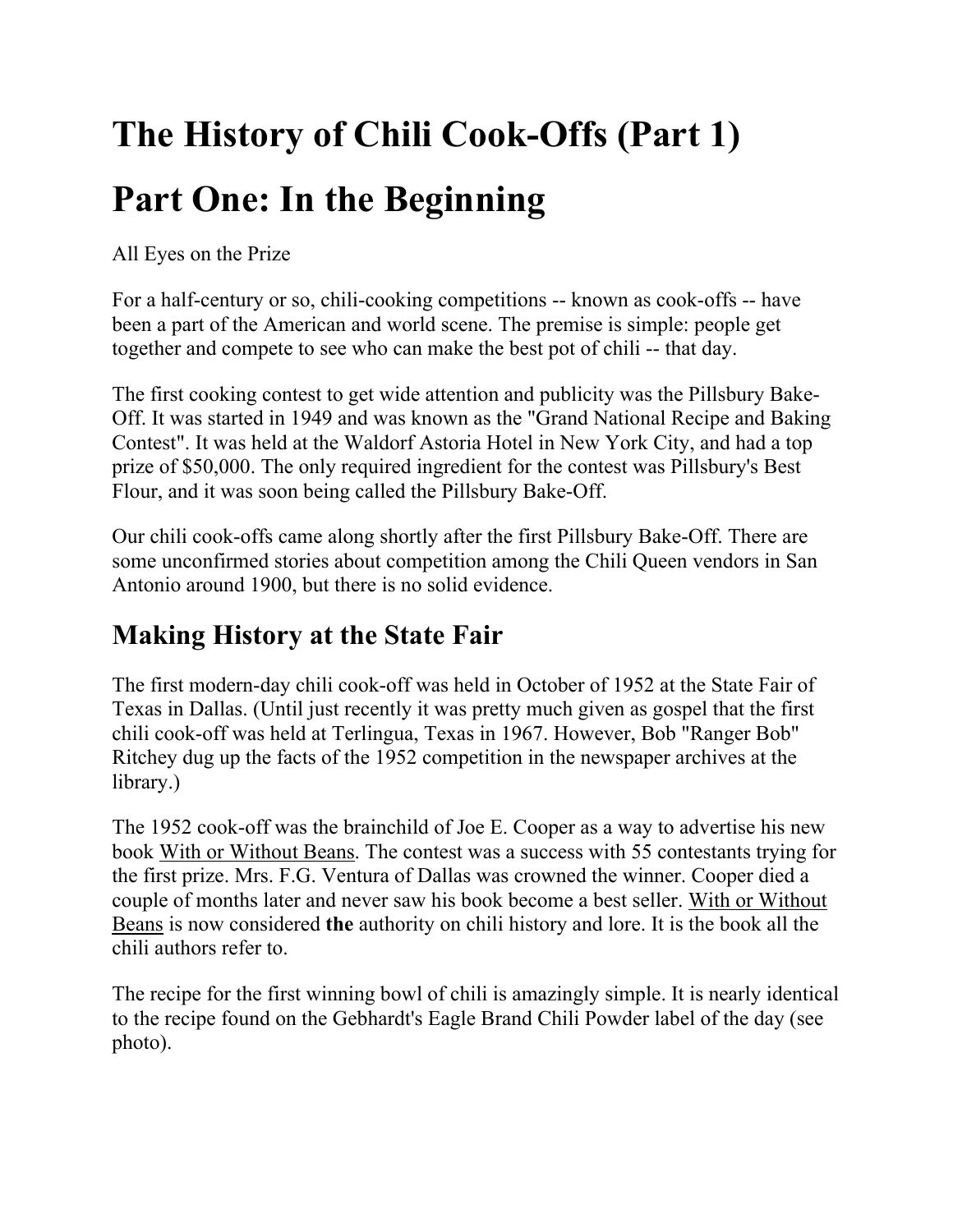The second place winner at the 1952 affair was Mr. Julian Capers, Jr. Mr. Capers' recipe was a bit more complicated, but still simple by today's competition chili standards. Here are the recipes:

Competition chili judges don't want to see any chunks of onion or garlic in the chili, so the chefs either finely dice or pure these so they will disappear in the cooking process. Some favor onion or garlic powder.

Flecks of black pepper are frowned on, so white pepper is substituted for the "up front" bite. ("Up front" bite is the tingle from the pepper that you taste immediately; "back bite" is the tingle that comes later, usually from cayenne).

Tomato sauce is favored, as it contains no offensive seeds or skin.

Canned beef or chicken stock is used for thinning the mixture to the desired consistency. If water is used, it will probably be bottled water to avoid the chlorine.

## **What a Dump!**

Dozens of cooking techniques have been developed by cook-off contestants over the years. One of the most favored is the "dump" method. The spices are divided into several portions or "dumps". The dumps are added to the pot at varying time intervals. Some flavorings such as garlic lose their potency when overcooked, so you add that near the end of the cooking process. During a competition, you will hear a lot of kitchen timers reminding the chefs to add the next dump.

Only the traditionalists still make chili from ancho pulp. This requires removing seeds and stems from the dried pods, soaking them in hot water and then removing the pulp with a food mill. Just too much work for the average cook.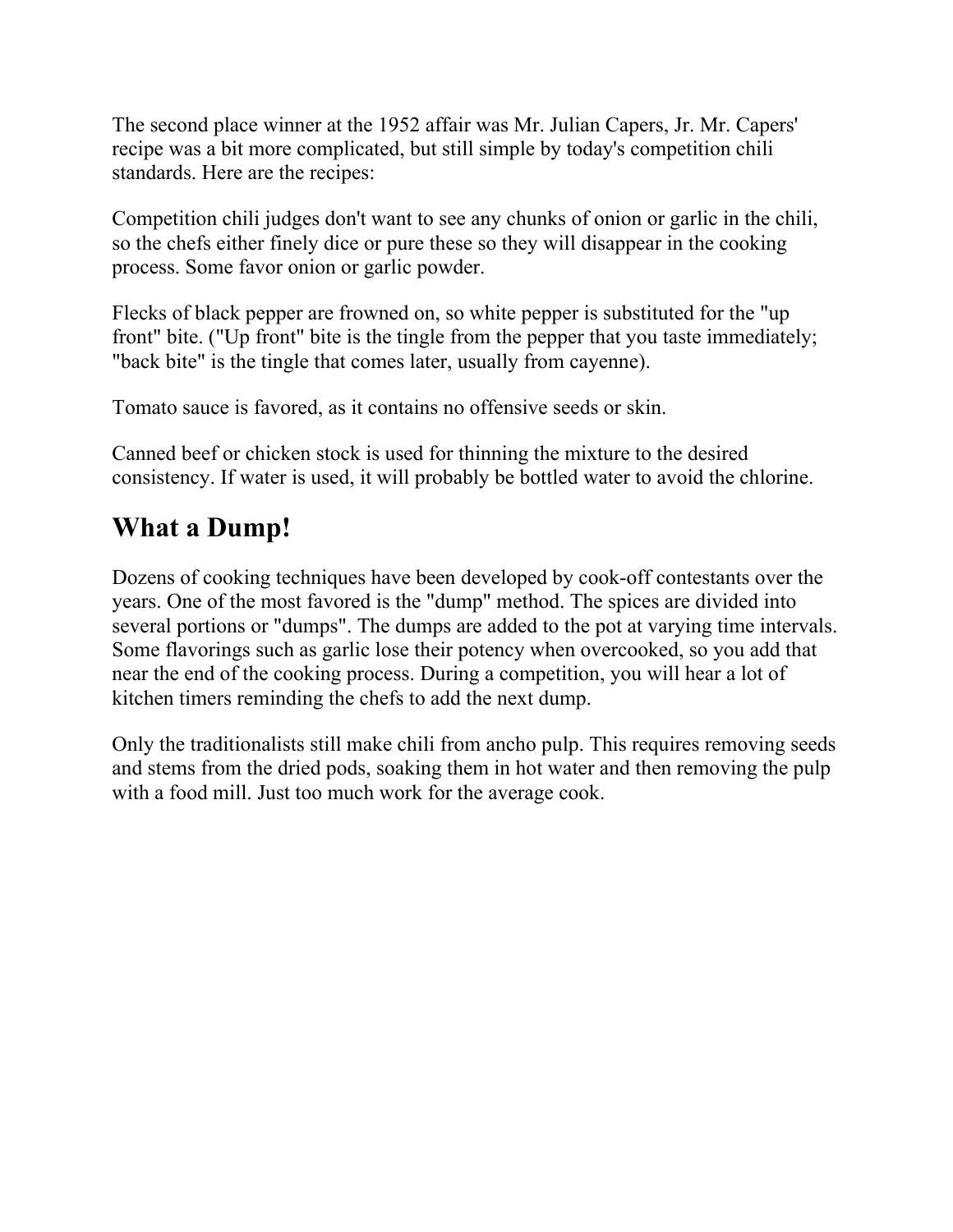

Corrected chili recipe from old Gebhardt's cookbook

The chili powder we buy to make our bowl of red is actually a *chili blend* or spice mix. It contains among other things, cumin, oregano and garlic. A pure chili powder without the added seasonings is *chile molido*.

The cumin starts life as comino seeds -- tiny seeds that are very aromatic and pungent. Cumin is simply ground comino seeds. Comino can be used in the chili, although most folks prefer the cumin. If you want to try the comino, toast the seeds in a heavy skillet before you add them to the pot. If you have a way to grind the seeds, toast them first and then grind them. It really improves the flavor. Cumin is the spice that gives chili its heavily distinctive aroma.

Red pepper or cayenne is what puts the bite in your chili. Cayenne has what is called a **back bite**. That is, it takes a few seconds before it grabs your taste buds. Most folk can't abide too much red pepper. Go easy on it to start.

Millions of words have been written on the subject of how to construct a proper pot of chili. If you are really interested in learning a lot more, go find a copy of The Great Chili Book: 101 Variations on "The Perfect Bowl of Red" by Bill Bridges.

Here's a starting recipe for chili novices.

#### **Mrs. F.G. Ventura's First Place Chili**

• Two pounds ground beef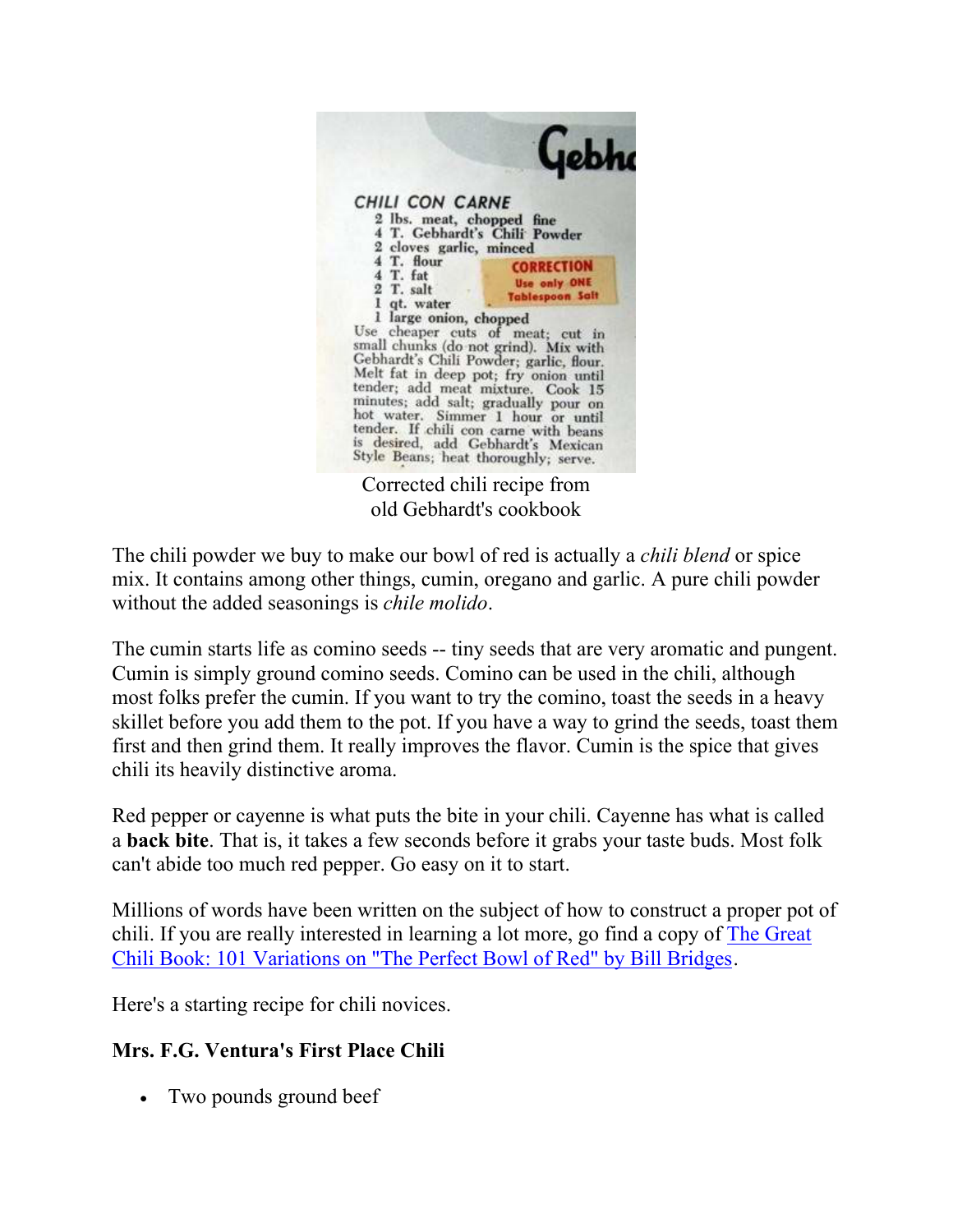- One teaspoon shortening
- Two teaspoons ground cumin seed
- One small bottle chili powder \*
- Four tablespoons chopped garlic
- One tablespoon salt
- Three cups water
- Two tablespoons flour
- One-quarter teaspoon black pepper

The small Gebhardt's chili powder bottle held one ounce, which would be about 4 to 4-1/4 tablespoons.

Drop ground beef and garlic in hot grease: cook slowly 15 minutes, add chili powder, flour and cumin seed, stir and add water, salt and pepper, cook for 35 minutes.

#### **Mr. Julian Capers' Second Place Chili**

- Two pounds lean beef (chuck, plate, or round)
- One-half cup suet

Two tablespoons Gebhart's chili powder

- One teaspoon oregano
- One large onion, chopped
- Four large Mexican dried chili peppers
- Three large pods (cloves) garlic
- One tablespoon salt
- Two tablespoons ground comino (cumin)

Cut meat into half-inch cubes with a knife, trimming out all fat, rind and gristle. DO NOT GRIND THE MEAT.

Drop ground beef and garlic in hot grease: cook slowly 15 minutes, add chili powder, flour and cumin seed, stir and add water, salt and pepper, cook for 35 minutes.

Cut the suet into similar cubes. Put the suet into a heavy iron pot or kettle, and heat until you have 1 or 2 tablespoons of fat in the kettle. Remove the suet (solids) and discard it. Put the beef into the kettle, turn up the fire and cook until meat is browned, stirring frequently. Add the chili powder, one tablespoon of comino, the oregano and enough water to cover the meat well. Simmer very slowly over an asbestos pad for two hours, adding a little water if necessary. Keep covered and stir well every half hour.